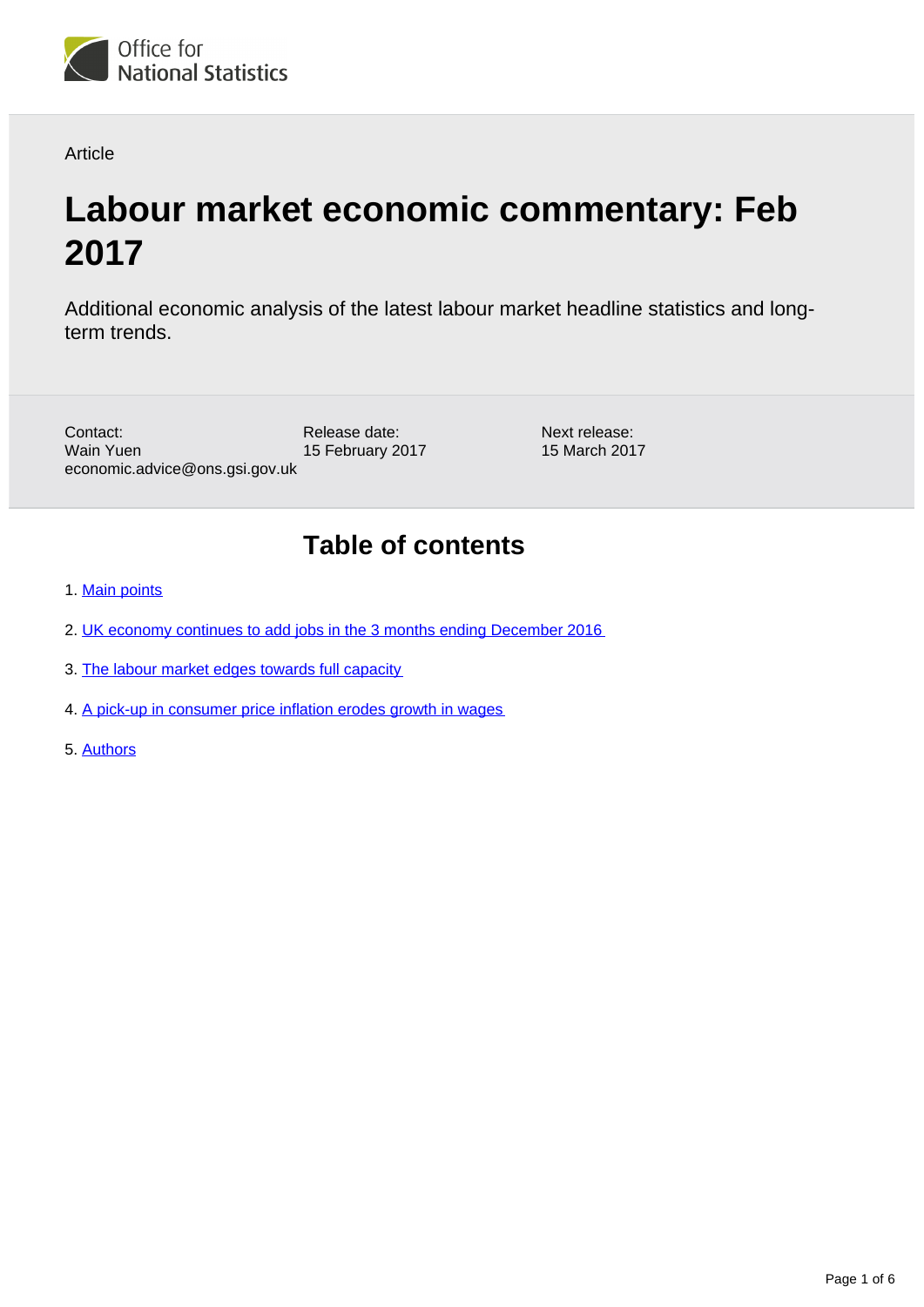### <span id="page-1-0"></span>**1 . Main points**

The number of people in employment in the UK continued to grow in the 3 months ending December 2016, but the increase is smaller than the recent past.

The unemployment rate remains at its lowest in more than a decade.

The number of vacancies has remained steady since early 2015, suggesting stable labour demand.

Wage growth increased in the year to December but, after adjusting for inflation, the pace of real earnings growth weakens.

The UK labour market statistical bulletin includes a breakdown of employment by country of birth and by nationality, and relates to persons resident in private households. This is distinct from data on migration flows. The first migration figures that include a post-referendum period will be published on 23 February, when the Office for National Statistics will release migration statistics for the year ending September 2016.

### <span id="page-1-1"></span>**2 . UK economy continues to add jobs in the 3 months ending December 2016**

The number of people in work increased by 37,000 in the 3 months to December 2016 to 31.84 million, with an increase in full-time employment (positive 45,000) partly offset by a fall in part-time employment (negative 7,000). Following 6 consecutive quarters of growth, the employment rate reached a new record high of 74.6%. However, the pace of employment growth in the second half of 2016 has moderated from the average rate experienced over 2012 to 2015 (Figure 1).

Other measures of labour market activity remained relatively stable in the 3 months ending December 2016. Average weekly hours worked were 32.1, unchanged from the 3 months ending September 2016. Similarly, the number of vacancies has remained steady since early 2015 after rising strongly over 2012 to 2014. The gross flow from employment to unemployment is the lowest on record, while the ratio of redundancies to employment remains at a low level. Job-to-job flows – an indicator of labour market confidence – declined slightly in the 3 months to December 2016 but is now around its pre-crisis average.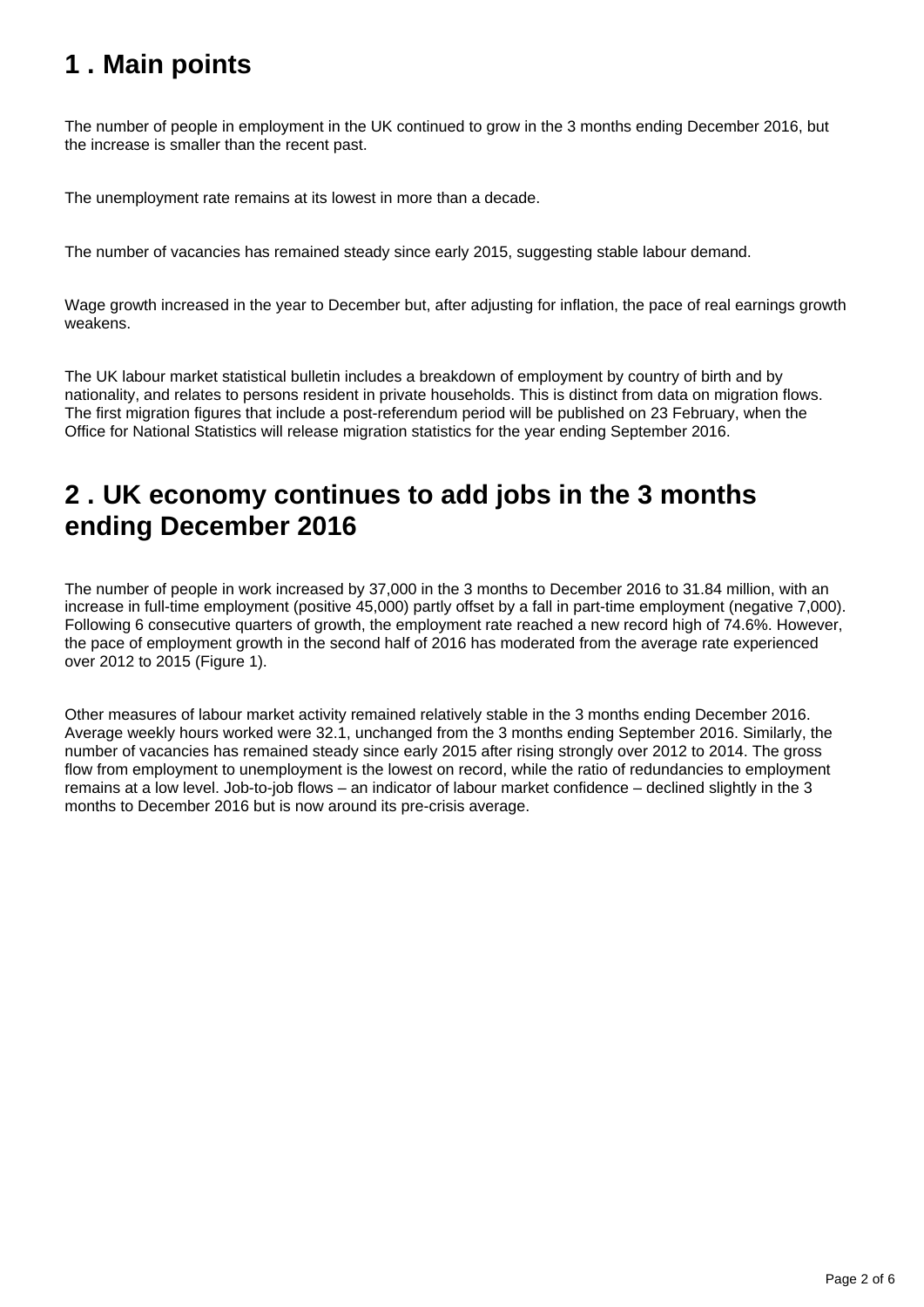#### **Figure 1: Quarterly change in Employment**



**UK, seasonally adjusted, Quarter 1 (Jan to Mar) 2008 to Quarter 4 (Oct to Dec) 2016**

**Source: Office for National Statistics, Labour Force Survey**

### <span id="page-2-0"></span>**3 . The labour market edges towards full capacity**

Consistent with ongoing employment gains, the unemployment rate remained at 4.8% in the 3 months to December 2016, its equal lowest level since the 3 months to September 2005. By duration, short-term unemployment as a share of the economically active remained at 2.8% in the quarter, its lowest since 1992, while long-term unemployment as a share of the economically active is approaching its pre-crisis average (Figure 2).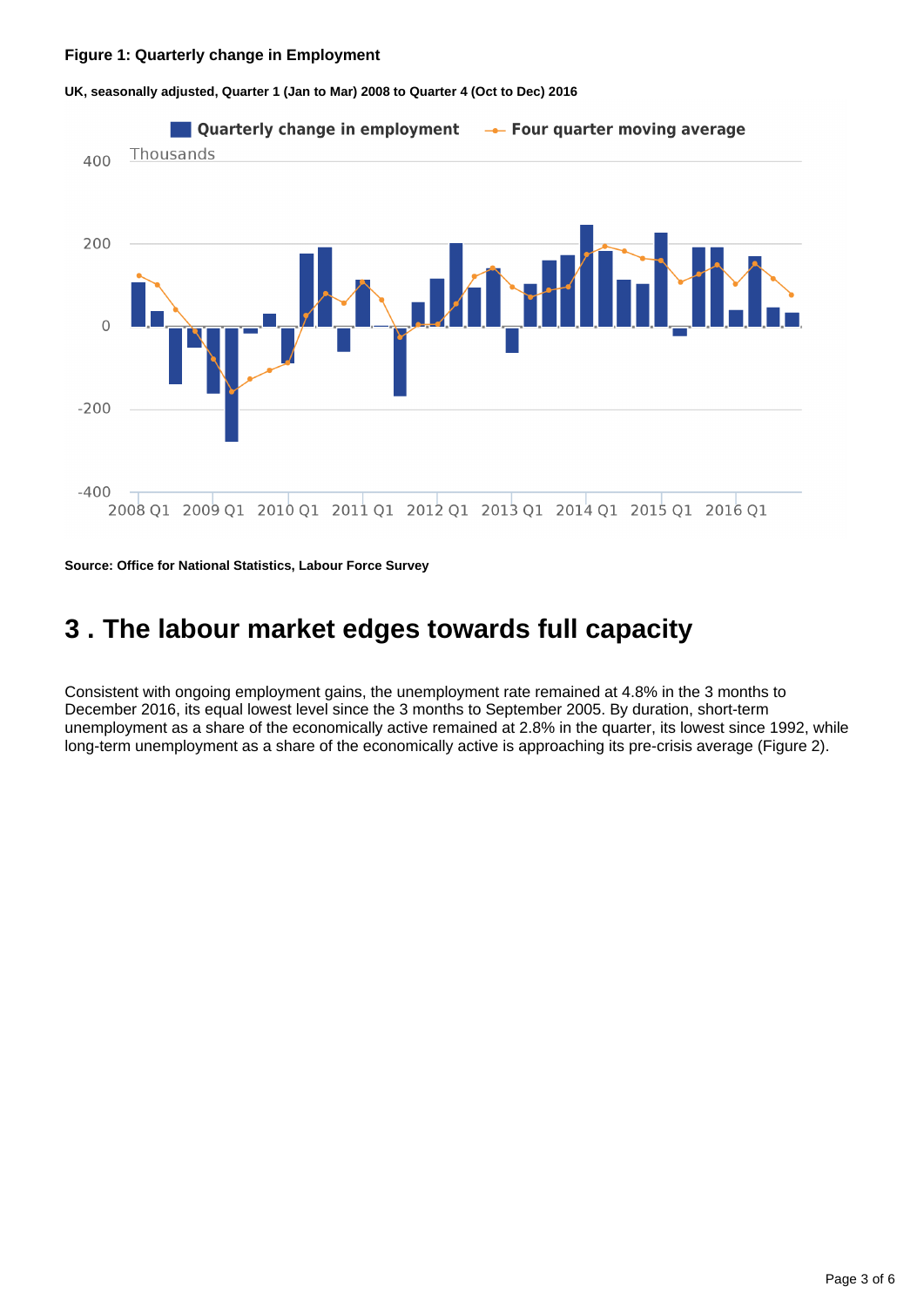#### **Figure 2: Unemployment as a per cent of economically active, by duration**



**UK, seasonally adjusted, Quarter 4 (Oct to Dec) 1992 to Quarter 4 (Oct to Dec) 2016**

The unemployment rate is now at its lowest in over a decade but wage growth remains subdued by historical standards<sup>1</sup>, raising questions about the degree of spare capacity in the UK's labour market. Figure 3 examines a broad range of measures, which can be used to judge the degree of spare capacity. Variables which capture the degree of capacity utilisation – including average hours worked – are inverted to give a measure of spare capacity, and all variables are standardised and shown relative to their long-run average. Dots – which indicate the most recent observation – to the left of the axis indicate lower-than-average spare capacity, while points to the right of the axis indicate higher-than-average spare capacity. Triangles indicate the variables' value a year ago.

Almost all of the variables show a shift to the left over the last 12 months suggesting a broad- based tightening in the labour market. The unemployment rate, and the ratio of unemployment to vacancies, in particular, both suggest that the labour market is currently tight.

Some measures raise questions about structural changes in the UK labour market. In particular, the proportion of part-time workers who cannot find full-time work is markedly above the long-run average. Combined with the increased share of part-time workers in the economy, this suggests that there may be resources in the labour market that firms can mobilise to increase output. Similarly, the underemployment rate – which captures employees who are available and would like to work more hours – at 8.1%, remains above its pre-crisis average of 6.7%.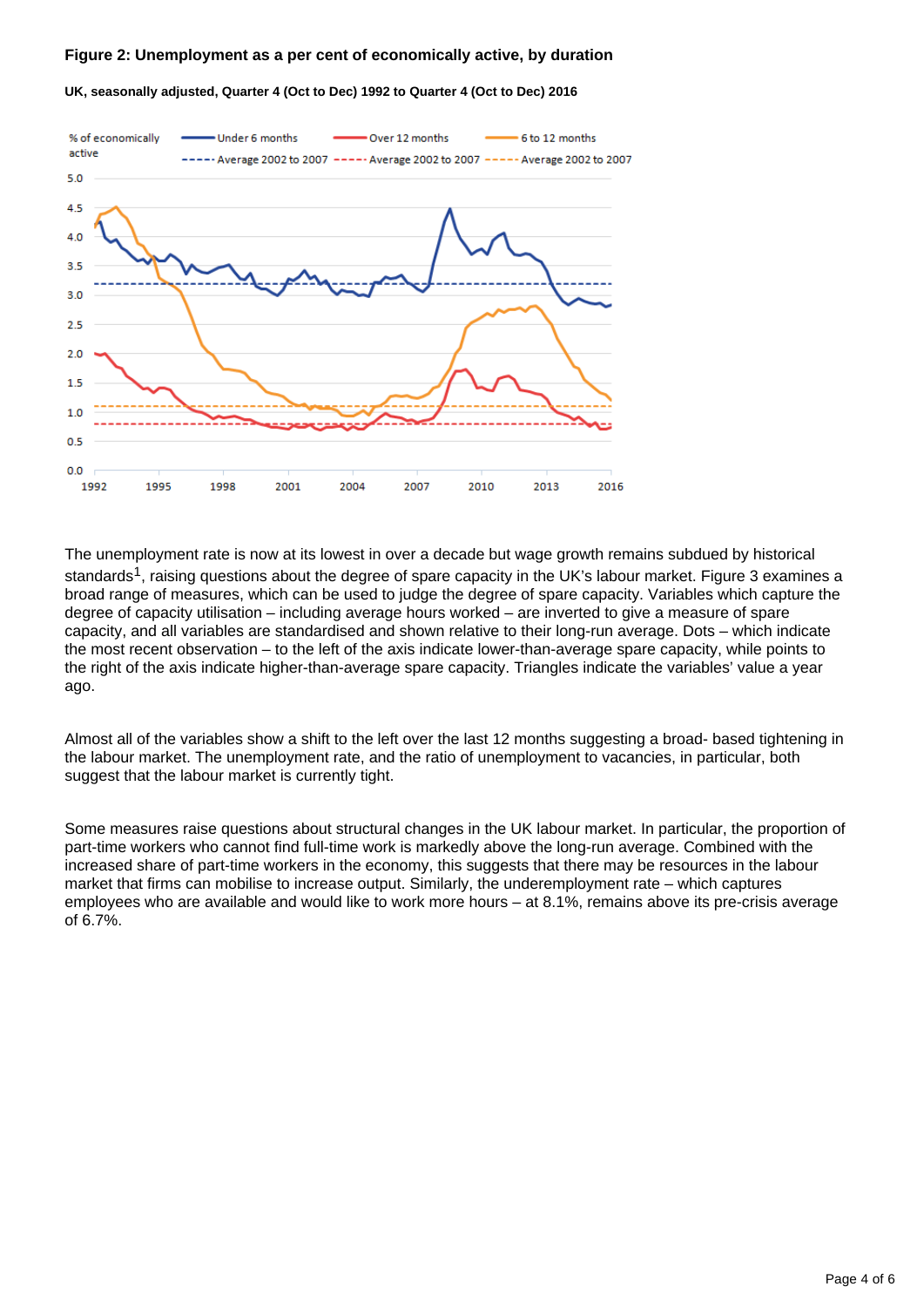#### **Figure 3: Indicators of spare capacity**

#### **UK, Standardised units relative to the 2002 to 2007 average**



### **Notes for: The labour market edges towards full capacity**

1. On wages, see the section " A pick-up in consumer price inflation erodes growth in wages" and for further discussion, see Saunders, M "The Labour Market", Speech given to Resolution Foundation, 13 January 2017.

### <span id="page-4-0"></span>**4 . A pick-up in consumer price inflation erodes growth in wages**

Average weekly earnings for employees increased by 2.6%, both including and excluding bonuses, compared with a year earlier. The rate excluding bonuses is the highest since the 3 months to June 2015 but well below the pre-crisis average of 3.8% experienced between 2002 and 2007 (see Figure 4).

However, taking into account the recent pick-up in the pace of consumer price inflation, real average weekly earnings increased by 1.4%, both including and excluding bonuses, over the year, the weakest pace of growth since the 3 months to December 2014.